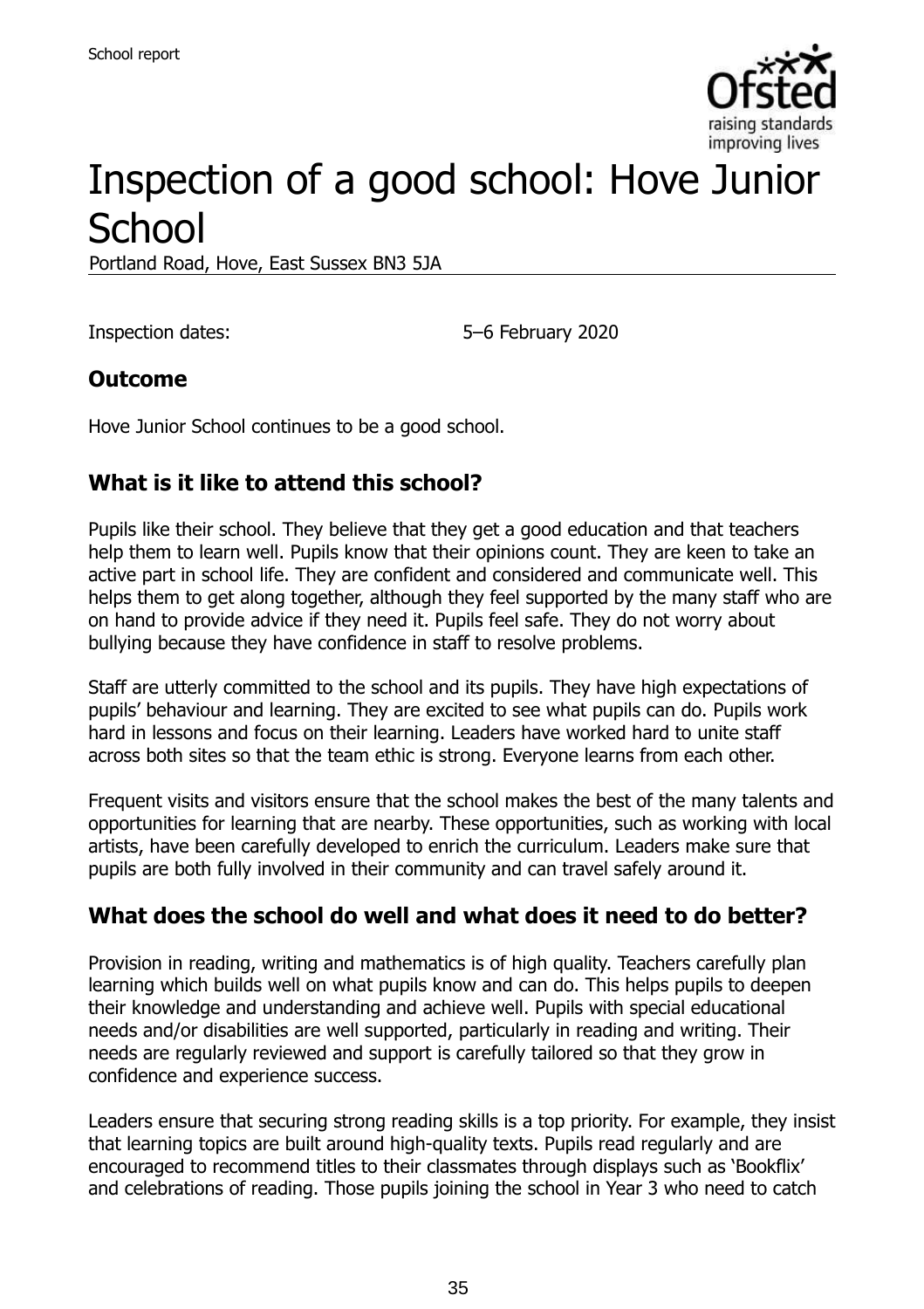

up are identified even before they join. Intensive support from skilled staff helps them to catch up quickly and become confident, fluent readers. This includes a focus on phonics where it is needed.

Leaders ensure that staff benefit from high-quality professional development. This helps them to plan well for their classes. But, importantly, leaders also ensure that this learning is shared and built on. Many staff have opportunities to learn and lead. This focus on continued learning is valued by staff, who explained, 'We want to do the best we can, and everything is in place to support this.'

Leaders have developed plans in all subjects that ensure that the national curriculum is delivered. However, pupils' learning in other subjects is not as secure as it is in reading, writing and mathematics. This is because pupils do not revisit, refine and build on their knowledge as effectively. For example, pupils learn about all the specified periods they should in history, but they do not use their knowledge about one period to help them when learning about another. This limits the extent to which their learning is retained and deepened over time.

Pupils benefit from a clear focus on their personal development, both through the curriculum and in other aspects of school life. They know that they are expected to behave well and work hard. They strive to meet leaders' high expectations. Leaders have ensured that respect for and celebration of diversity are evident throughout the school. Everyone is included and valued. Pupils drive aspects which are important to them, such as the 'green agenda'. Staff work alongside them to help them to realise their ambitions, which both empowers and inspires them. Pupils are well prepared both for the next stages of their education and life beyond.

#### **Safeguarding**

The arrangements for safeguarding are effective.

Staff are comprehensively trained in safeguarding. They have a strong and secure knowledge of how to keep pupils safe. Leaders constantly review and refine processes to protect the most vulnerable pupils and ensure that they are strong. These include working with other agencies to generate and review plans and ensuring that some pupils have additional life skills training.

The curriculum contains regular safeguarding work on key aspects, such as e-safety. Pupils are involved in assemblies, visits and projects with a focus on staying safe. Governors are well informed about safeguarding. They keep a watchful eye on things, checking all is as it should be.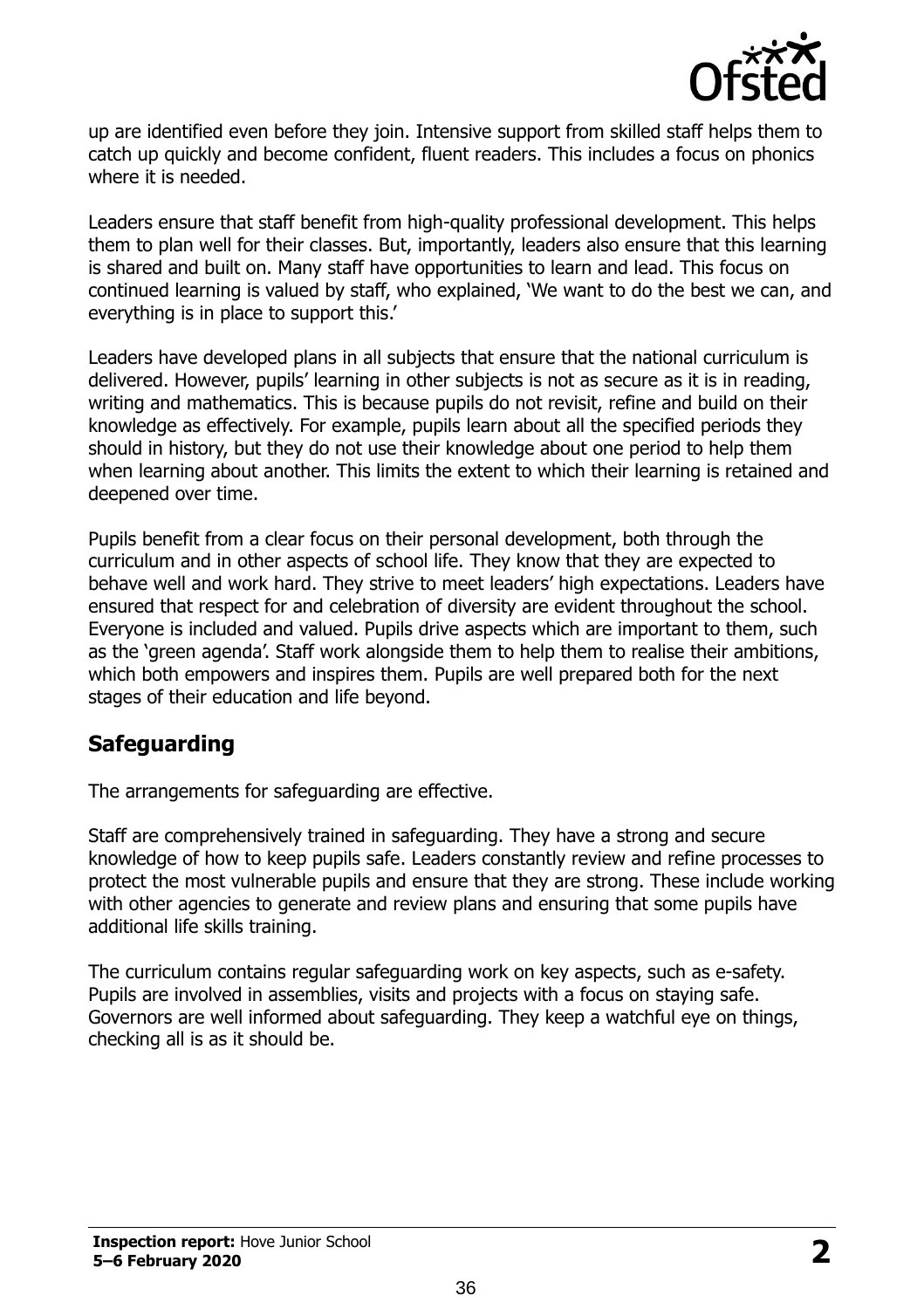

# **What does the school need to do to improve?**

# **(Information for the school and appropriate authority)**

■ Pupils do not always build on their knowledge in all subjects as well as they do in reading, writing and mathematics. This is because teaching does not always emphasise and revisit key knowledge and focuses too much on skills. Leaders need to ensure that teaching in all subjects helps pupils to acquire and use subject-specific knowledge that builds and deepens over time so that their learning involves a logical progression as they move through the school.

#### **Background**

When we have judged a school to be good, we will then normally go into the school about once every four years to confirm that the school remains good. This is called a section 8 inspection of a good school or non-exempt outstanding school. We do not give graded judgements on a section 8 inspection. However, if we find some evidence that the school could now be better than good or that standards may be declining, then the next inspection will be a section 5 inspection. Usually this is within one to two years of the date of the section 8 inspection. If we have serious concerns about safeguarding, behaviour or the quality of education, we will convert the section 8 inspection to a section 5 inspection immediately.

This is the second section 8 inspection since we judged the school to be good on 15–16 November 2011.

#### **How can I feed back my views?**

You can use [Ofsted Parent View](https://parentview.ofsted.gov.uk/) to give Ofsted your opinion on your child's school, or to find out what other parents and carers think. We use Ofsted Parent View information when deciding which schools to inspect, when to inspect them and as part of their inspection.

The Department for Education has further quidance on how to complain about a school.

If you are the school and you are not happy with the inspection or the report, you can [complain to Ofsted.](https://www.gov.uk/complain-ofsted-report)

### **Further information**

You can search for [published performance information](http://www.compare-school-performance.service.gov.uk/) about the school.

In the report, '[disadvantaged pupils](http://www.gov.uk/guidance/pupil-premium-information-for-schools-and-alternative-provision-settings)' refers to those pupils who attract government pupil premium funding: pupils claiming free school meals at any point in the last six years and pupils in care or who left care through adoption or another formal route.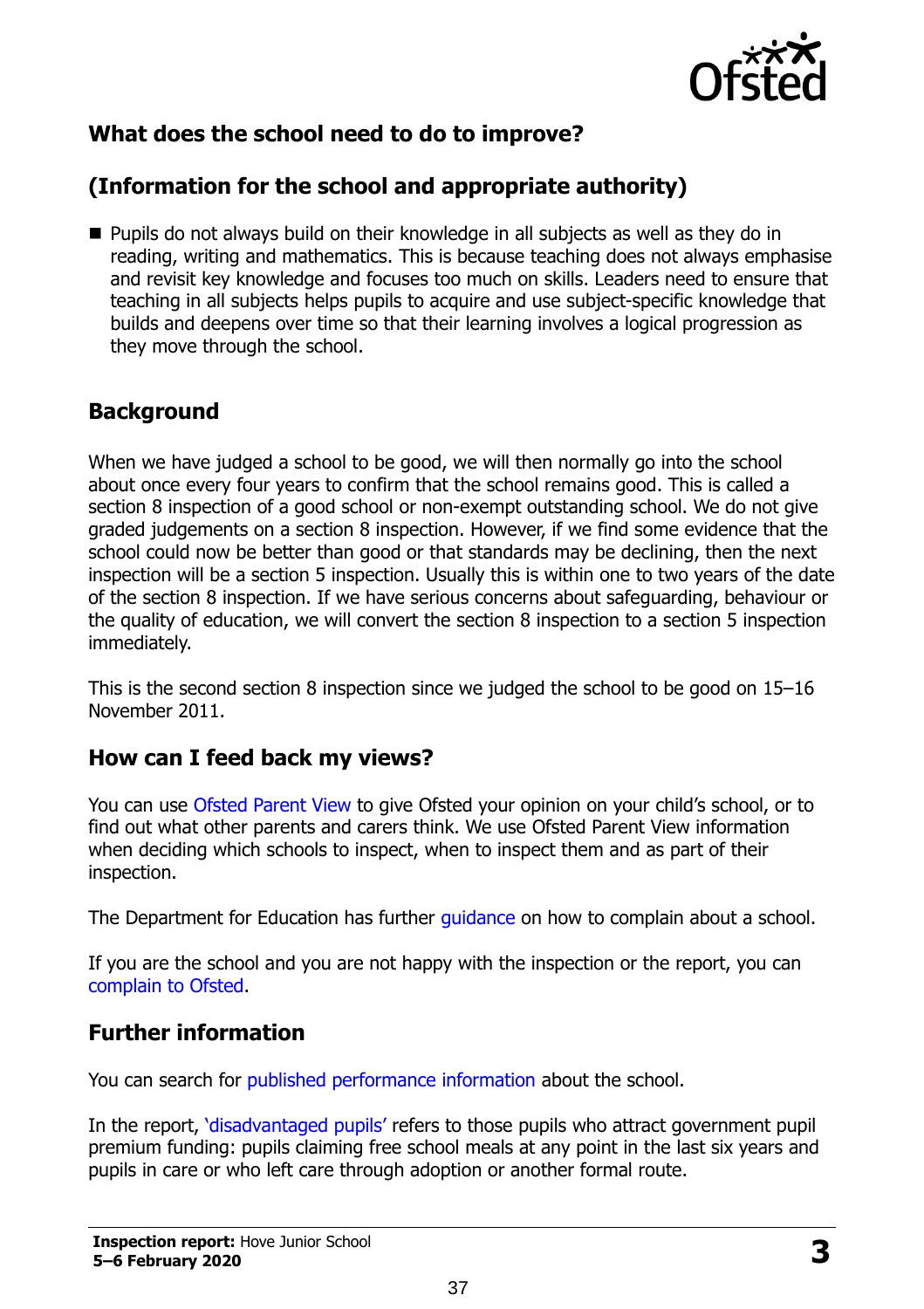

#### **School details**

| Unique reference number             | 114403                      |
|-------------------------------------|-----------------------------|
| <b>Local authority</b>              | <b>Brighton and Hove</b>    |
| <b>Inspection number</b>            | 10133191                    |
| <b>Type of school</b>               | Junior                      |
| <b>School category</b>              | Maintained                  |
| Age range of pupils                 | 7 to 11                     |
| <b>Gender of pupils</b>             | Mixed                       |
| Number of pupils on the school roll | 825                         |
| <b>Appropriate authority</b>        | The governing body          |
| <b>Chair</b>                        | <b>Jeff Nixon</b>           |
| <b>Headteacher</b>                  | Maddie Southern             |
| Website                             | www.hovejuniorschool.co.uk/ |
| Date of previous inspection         | 7 September 2016            |

#### **Information about this school**

■ The school operates over two sites, one on Portland Road and the other on Holland Road. The Holland Road site has been gradually expanding and now contains classes throughout Years 3 to 6.

### **Information about this inspection**

- I met with senior leaders, a representative from the local authority and members of the governing body, including the chair.
- We did deep dives into these subjects: reading, writing, art and history. This involved meeting leaders who are responsible for these subjects and visiting lessons to observe learning. We held meetings with pupils to talk about their learning and to look at their books and with teachers to discuss pupils' understanding and look at plans.
- We gathered a range of evidence regarding safeguarding through discussions with pupils and staff and examining safeguarding records.
- $\blacksquare$  In addition to talking to parents and carers at the school gate, we considered 145 responses to Ofsted's online questionnaire, Parent View, including 143 free-text responses.

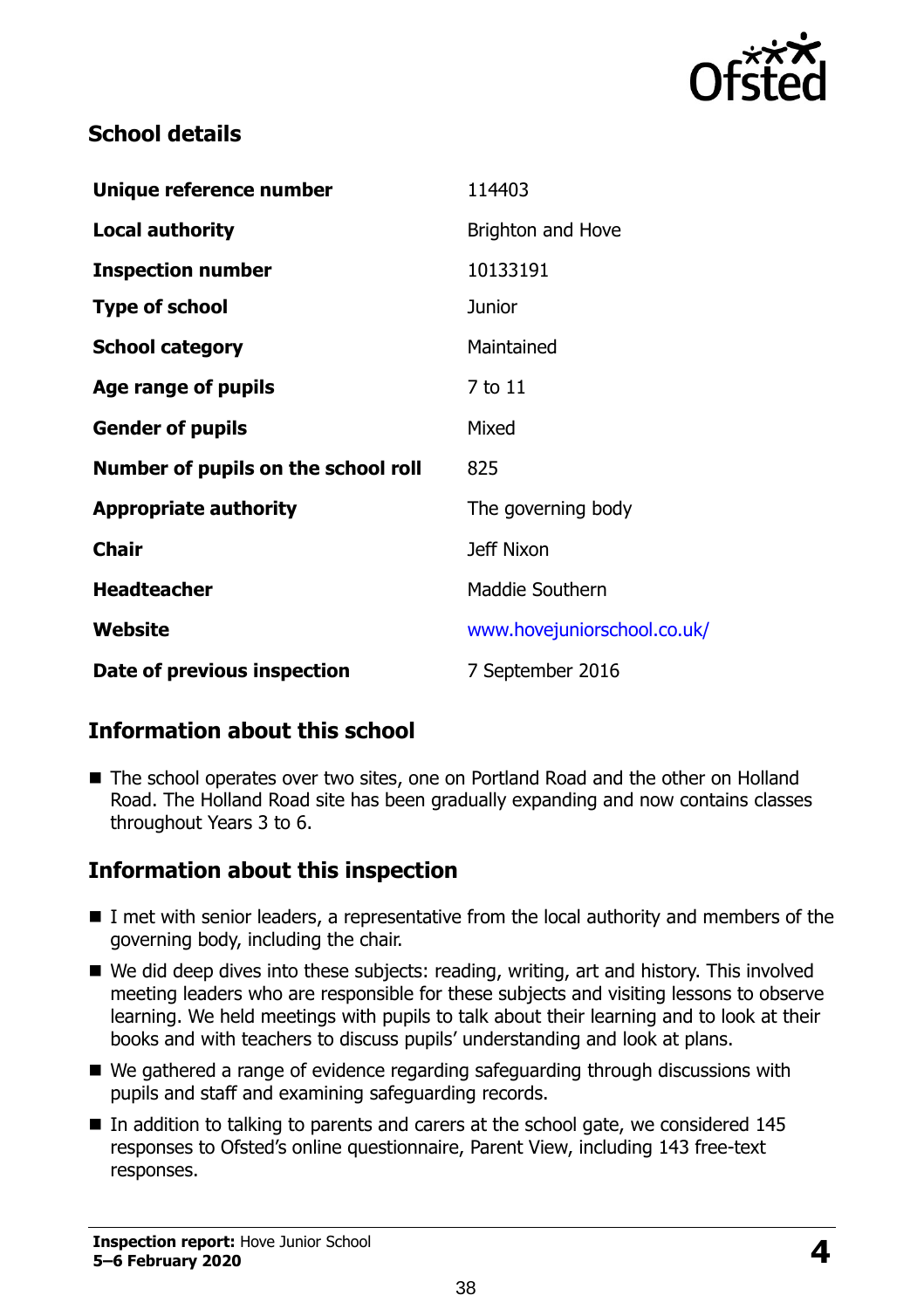

■ We also took account of the views of 47 staff and the 99 responses to the pupils' survey.

#### **Inspection team**

Deborah Gordon, lead inspector **Ofsted Inspector** 

Doug Brawley **Doug Brawley CONFINGLER**